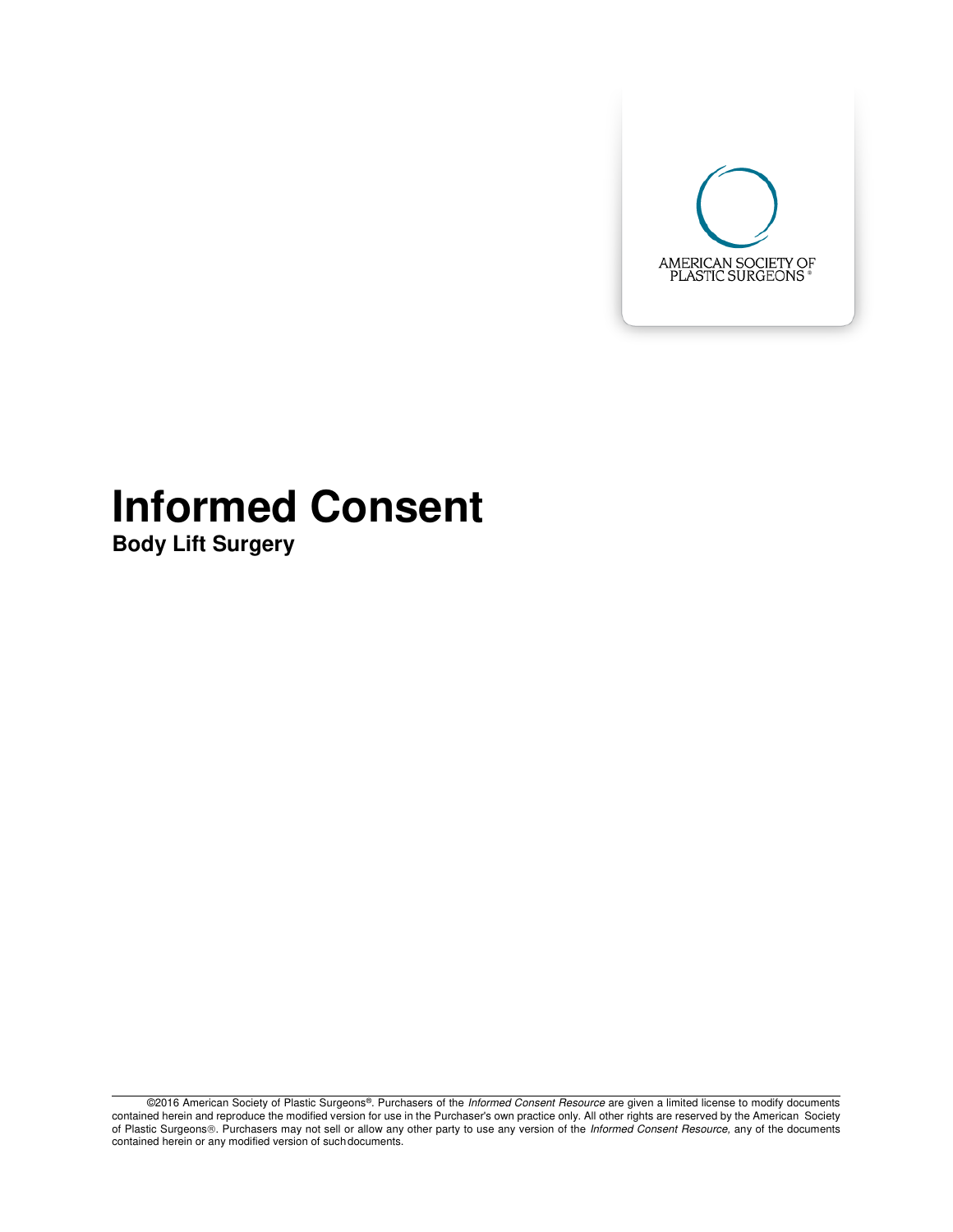#### **INSTRUCTIONS**

This is an informed-consent document that has been prepared to help inform you about body lift surgery (also commonly called lower body lift, belt lipectomy, circumferential lipectomy, or torsoplasty), its risks, as well as alternative treatment(s).

It is important that you read this information carefully and completely. Please initial each page, indicating that you have read the page and sign the consent for surgery as proposed by your plastic surgeon and agreed upon by you.

#### **GENERAL INFORMATION**

A body lift is a surgical procedure to remove excess skin and fatty tissue from the abdomen, hips, outer thighs, back, and buttocks, and to tighten muscles of the abdominal wall. A body lift is not a surgical treatment for being overweight. Obese individuals who intend to lose weight should postpone all forms of body contouring surgery until they have reached a stable weight.

There are a variety of different techniques used by plastic surgeons for a body lift. A body lift may be combined with other forms of body-contouring surgery, including suction-assisted lipectomy (liposuction), or performed at the same time with other elective surgeries. Your surgery may require additional treatments such as blood transfusions, but this varies on a case by case basis.

#### **ALTERNATIVE TREATMENTS**

Alternative forms of management consist of not treating the areas of loose skin and fatty deposits with surgery. Liposuction may be a surgical alternative to a body lift if there is good skin tone and localized abdominal fatty deposits in an individual of normal weight. Diet and exercise programs may be of benefit in the overall reduction of excess body fat and contour improvement. Risks and potential complications are also associated with alternative surgical forms of treatment.

#### **INHERENT RISKS OF BODY LIFT SURGERY**

Every surgical procedure involves a certain amount of risk and it is important that you understand these risks and the possible complications associated with them. In addition, every procedure has limitations. An individual's choice to undergo a surgical procedure is based on the comparison of the risk to potential benefit. Although the majority of patients do not experience these complications, you should discuss each of them with your plastic surgeon to make sure you understand all possible consequences of body lift surgery.

#### **SPECIFIC RISKS OF BODY LIFT SURGERY**

#### **Pubic Distortion**:

It is possible, though unusual, for patients to develop distortion of their pubic areas. Should this occur, additional treatment including surgery may be necessary. You may also develop changes in your urinary stream.

#### **Delayed Healing**:

Wound disruption or delayed wound healing is possible. Some areas of the abdomen, flank, back, or buttocks may not heal normally and may take a long time to heal. Some areas of skin may die or slough. This may require frequent dressing changes or further surgery to remove the non-healed tissue. Individuals who have decreased blood supply to tissue from past surgery or radiation therapy may be at increased risk for wound healing and poor surgical outcome. Smokers have a greater risk of skin loss and wound healing complications.

#### **Skin Discoloration/Swelling:**

**Page 1 of 11 Patient Initials COVID-2016** American Society of Plastic Surgeons® This form is for reference purposes only. It is a general guideline and not a statement of standard of care. Rather, this form should be edited and amended to reflect policy requirements of your practice site(s), CMS and Joint Commission requirements, if applicable, and legal requirements of your individual states. The ASPS does not certify that this form, or any modified version of this form, meets the requirements to obtain informed consent for this particular procedure in the jurisdiction of your practice.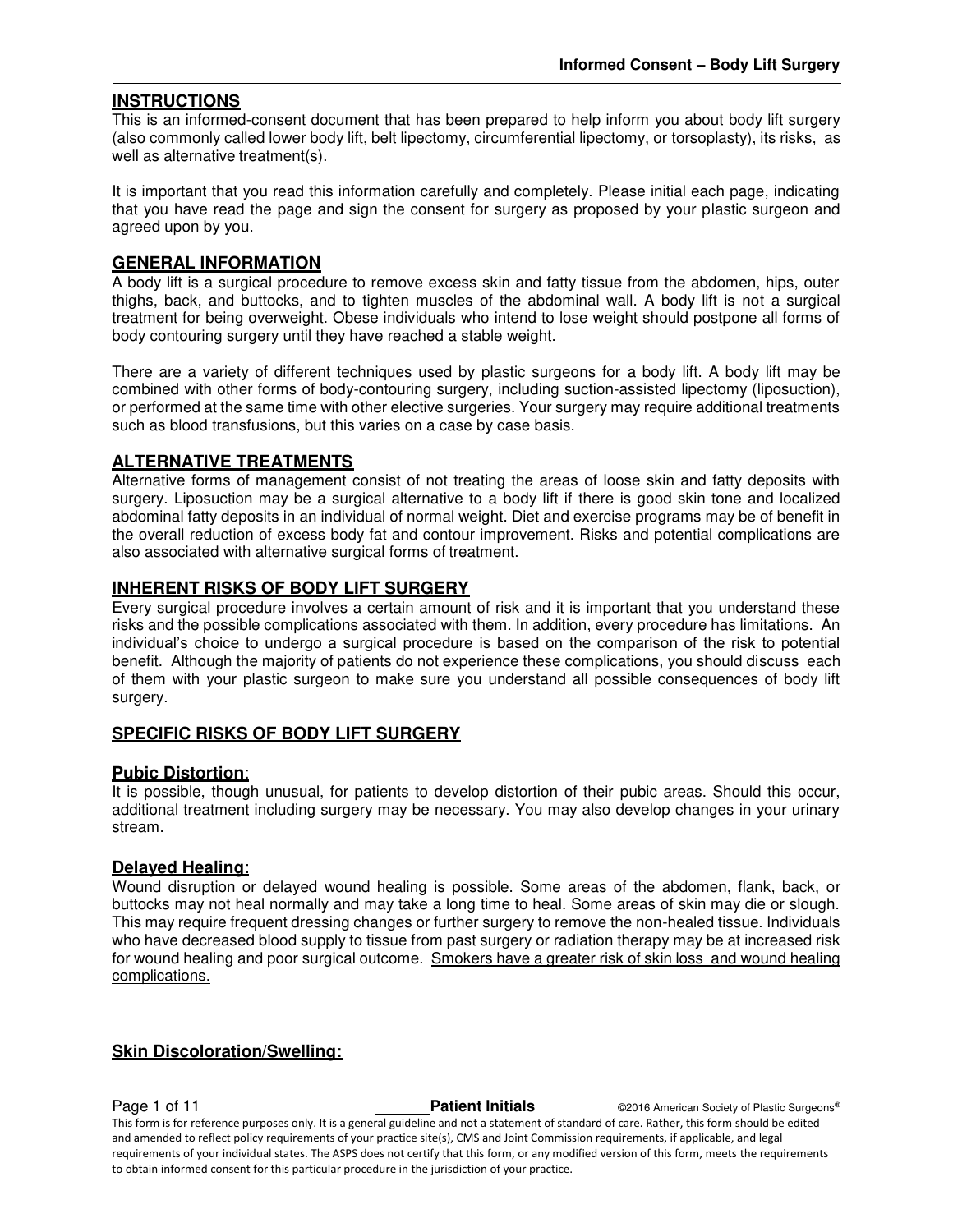Bruising and swelling normally occurs following surgery. The skin in or near the surgical site can appear either lighter or darker than surrounding skin. Although uncommon, swelling and skin discoloration may persist for long periods of time and, in rare situations, may be permanent.

#### **Pain:**

You will experience pain after your surgery. Pain of varying intensity and duration may occur and persist after surgery. Chronic pain may occur very infrequently from nerves becoming trapped in scar tissue after surgery (neuromas) or due to tissue stretching.

#### **Umbilicus (Bellybutton)**:

Malposition, scarring, unacceptable appearance or loss of the umbilicus (navel) may occur. This may require either dressing changes or further surgery to correct.

#### **Scars**:

All surgery leaves scars, some more visible than others. Although good wound healing after a surgical procedure is expected, this surgery will result in long, prominent scars that are permanent. Abnormal scars may occur within the skin and deeper tissues. Scars may be unattractive and of different color than the surrounding skin tone. Scar appearance may also vary within the same scar. Scars may be asymmetrical (appear different on the right and left side of the body). There is the possibility of visible marks in the skin from sutures. These scars may become raised, red in the first few weeks – months, but usually settle down over time. However, some patients are prone to "hypertrophic" or "keloid" scars i.e. prominent, raised, red scars that do not settle. Further treatments with medications and/or surgery may be required.

#### **Seromas (Fluid Collection):**

Infrequently, fluid may accumulate between the skin and the underlying tissues following surgery, trauma or vigorous exercise. Should this problem occur, it may require additional procedures for drainage of fluid. To help prevent this, surgical drains are usually employed.

#### **Use of Drains:**

During your surgery, your doctor may find it necessary to place a drain(s). A drain is a small tube that drains fluid out from the area that was operated on. You will be instructed on the use of your drain. Placement of the drain may require a small separate incision. The drain will be removed when your doctor feels it is no longer necessary. The drain site may be closed at the time of drain removal. Closing the drain site may require special surgical tape or sometimes a suture. Your doctor may leave the site open to drain any residual fluid under the wound.

#### **Re-Loosening of Skin:**

Almost all patients who have this procedure will notice re-loosening of the skin over time. This occurs due to the body's inherent response to stretch. Patients who have lost massive amounts of weight are prone to this phenomenon. No matter how tight the surgeon makes your skin at the time of surgery, it will re- loosen with time to a certain degree. Everyone loosens to a different degree.

#### **Flattening of the Buttocks:**

Body lift surgeries may result in flattening of the buttock region. The upward tightening of the lower back skin results in this outcome. The surgeon may perform certain procedures to minimize this effect. These procedures may be performed during the original surgery or secondarily, depending on patient and surgeon preference.

#### **Change in Sensation:**

It is common to experience diminished (or loss of) skin sensation in areas that have had surgery. It is rare to experience permanent changes in sensation, but is possible. Diminished (or complete loss of) skin

**Page 2 of 11 Patient Initials CONFIDENT CONSUMINGLY American Society of Plastic Surgeons<sup>®</sup>** This form is for reference purposes only. It is a general guideline and not a statement of standard of care. Rather, this form should be edited and amended to reflect policy requirements of your practice site(s), CMS and Joint Commission requirements, if applicable, and legal requirements of your individual states. The ASPS does not certify that this form, or any modified version of this form, meets the requirements to obtain informed consent for this particular procedure in the jurisdiction of your practice.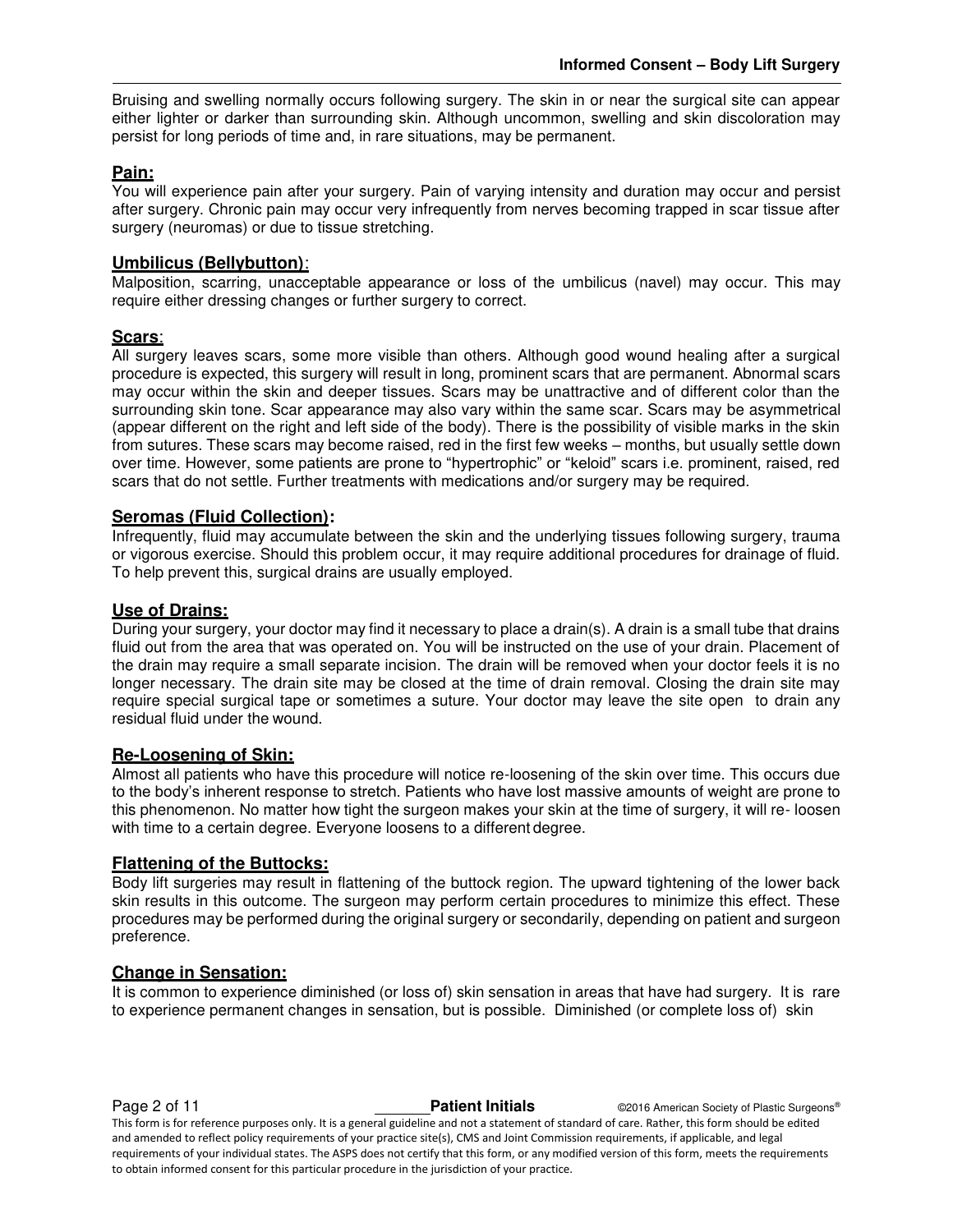sensation may not totally resolve after surgery. There is a very small risk of motor nerve injury, which may result in impairment of lower extremity function.

### **Skin Contour Irregularities:**

Contour and shape irregularities may occur. Visible and palpable wrinkling of skin may occur. Residual skin irregularities at the ends of the incisions or "dog ears" are always a possibility when there is excessive redundant skin. This may improve with time, or it can be surgically corrected.

#### **Asymmetry:**

Symmetrical body appearance may not result after surgery. Factors such as skin tone, fatty deposits, skeletal prominence, and muscle tone may contribute to normal asymmetry in body features. Most patients have differences between the right and left side of their bodies before any surgery is performed. Additional surgery may be necessary to attempt to diminish asymmetry.

#### **GENERAL RISKS OF SURGERY**

#### **Healing Issues:**

Certain medical conditions, dietary supplements and medications may delay and interfere with healing. Patients with massive weight loss may have a healing delay that could result in the incisions coming apart, infection, and tissue changes resulting in the need for additional medical care, surgery, and prolonged hospitalizations. Patients with diabetes or those taking medications such as steroids on an extended basis may have prolonged healing issues. Smoking will cause a delay in the healing process, often resulting in the need for additional surgery. There are general risks associated with healing such as swelling, bleeding, possibility of additional surgery, prolonged recovery, color changes, shape changes, infection, not meeting patient goals and expectations, and added expense to the patient. There may also be a longer recovery due to the length of surgery and anesthesia. Patients with significant skin laxity (like in a body lift procedure) will continue to have the same lax skin after surgery. The quality or elasticity of skin will not change and recurrence of skin looseness will occur at some time in the future, quicker for some than others. There are nerve endings that may become involved with healing scars from surgery. While there may not be a major nerve injury, the small nerve endings during the healing period may become too active producing a painful or oversensitive area due to the small sensory nerve involved with scar tissue. Often, massage and early non-surgical intervention resolves this. It is important to discuss post-surgical pain with your surgeon.

#### **Bleeding:**

It is possible, though unusual, to experience a bleeding episode during or after surgery. Should postoperative bleeding occur, it may require emergency treatment to drain accumulated blood or you may require a blood transfusion, though such occurrences are rare. The collection of blood that can occur under your skin following surgery is referred to as a hematoma. Increased activity too soon after surgery can lead to increased chance of bleeding and additional surgery. It is important to follow postoperative instructions and limit exercise and strenuous activity for the instructed time. Non-prescription "herbs" and dietary supplements can increase the risk of surgical bleeding. Hematoma can occur at any time, usually in the first three weeks following injury to the operative area. If blood transfusions are necessary to treat blood loss, there is the risk of blood-related infections such as hepatitis and HIV (AIDS). Your surgeon may provide medications after your surgery to prevent blood clots. Medications that are used to prevent blood clots in veins can produce bleeding and decreased blood platelets.

#### **Infection:**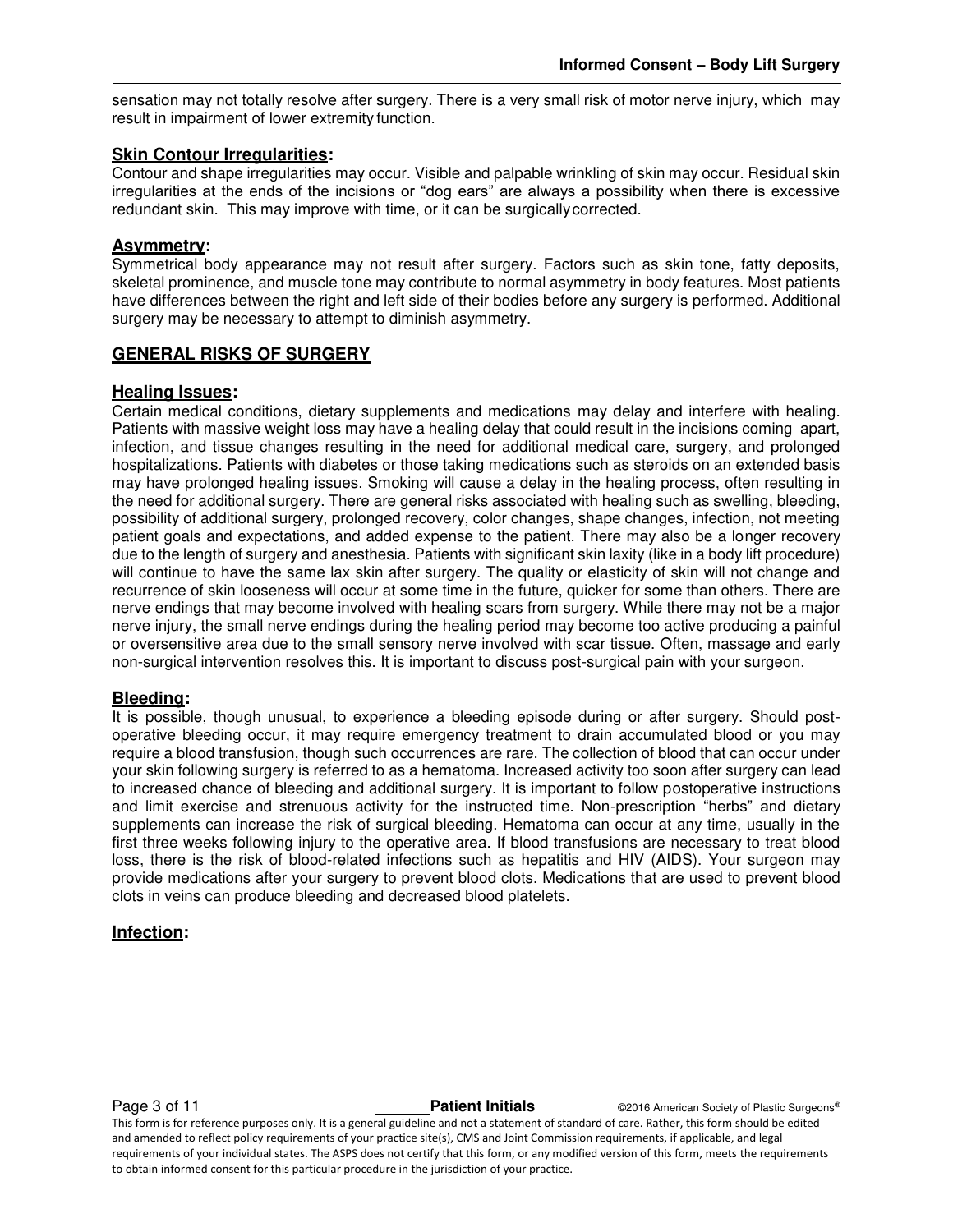Infection, although uncommon, can occur after surgery. Should an infection occur, additional treatment including antibiotics, hospitalization, or additional surgery may be necessary. It is important to tell your surgeon of any other infections, such as a history of MRSA infections, an open wound, recent upper respiratory infection/ pneumonia, ingrown toenail, insect bite, tooth abscess, or urinary tract infection. Infections in other parts of the body, may lead to an infection in the operated area. Post-operative infections often result in more extensive scarring and predispose to revision surgery.

#### **Scarring:**

All surgery leaves scars, some more visible than others. Although good wound healing after a surgical procedure is expected, abnormal scars may occur within the skin and deeper tissues. Scars may be unattractive and of a different color than the surrounding skin tone. Scar appearance may also vary within the same scar. Scars may be asymmetrical (appear different on the right and left side of the body). There is the possibility of visible marks in the skin from sutures. In some cases, scars may require surgical revision or treatment.

#### **Firmness:**

Excessive firmness can occur after surgery due to internal scarring. The occurrence of this is not predictable. Additional treatment including surgery may be necessary.

#### **Skin Sensitivity:**

Itching, tenderness, or exaggerated responses to hot or cold temperatures may occur after surgery. Usually this resolves during healing, but in rare situations it may be chronic.

#### **Major Wound Separation:**

Wounds may separate after surgery. Should this occur, additional treatment including surgery may be necessary.

#### **Sutures:**

Most surgical techniques use deep sutures. You may notice these sutures after your surgery. Sutures may spontaneously poke through the skin, become visible or produce irritation that requires suture removal.

#### **Damage to Deeper Structures:**

There is the potential for injury to deeper structures including nerves, blood vessels, muscles, and lungs (pneumothorax) during any surgical procedure. The potential for this to occur varies according to the type of procedure being performed. Injury to deeper structures may be temporary or permanent.

#### **Fat Necrosis:**

Fatty tissue found deep in the skin might die. This may produce areas of firmness within the skin. Additional surgery to remove areas of fat necrosis may be necessary. There is the possibility of contour irregularities in the skin that may result from fat necrosis.

#### **Surgical Anesthesia:**

Both local and general anesthesia involves risk. There is the possibility of complications, injury, and even death from all forms of surgical anesthesia or sedation.

#### **Shock:**

In rare circumstances, your surgical procedure can cause severe trauma, particularly when multiple or extensive procedures are performed. Although serious complications are infrequent, infections or excessive fluid loss can lead to severe illness and even death. If surgical shock occurs, hospitalization and additional treatment would be necessary.

#### **Pain:**

You will experience pain after your surgery. Pain of varying intensity and duration may occur and persist

**Page 4 of 11 Patient Initials CONFIDENT CONFIDENT CONFIDENT CONFIDENT** CONFIDENT CONFIDENT CONFIDENT CONFIDENT CONFIDENT CONFIDENT CONFIDENT CONFIDENT CONFIDENT CONFIDENT CONFIDENT CONFIDENTI CONFIDENTI CONFIDENTI CON This form is for reference purposes only. It is a general guideline and not a statement of standard of care. Rather, this form should be edited and amended to reflect policy requirements of your practice site(s), CMS and Joint Commission requirements, if applicable, and legal requirements of your individual states. The ASPS does not certify that this form, or any modified version of this form, meets the requirements to obtain informed consent for this particular procedure in the jurisdiction of your practice.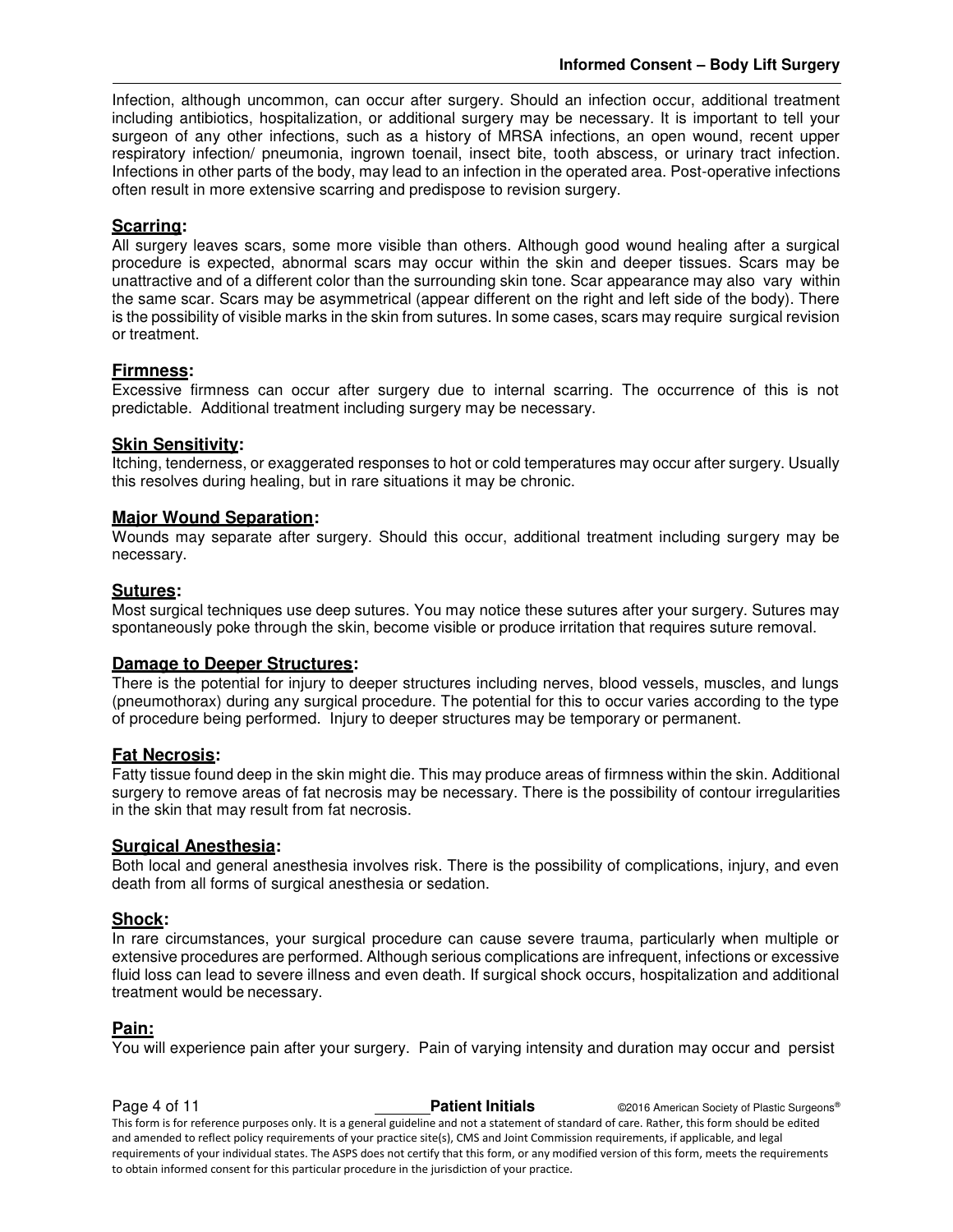after surgery. If you are a chronic pain patient followed by a Pain Therapy Practitioner, you may be asked to see this practitioner pre operatively to assist you in the management of your pain disorder in the postoperative period. Chronic pain may occur very infrequently from nerves becoming trapped in scar tissue or due to tissue stretching.

There are nerve endings that may become involved with healing scars from surgery. While there may not be a major nerve injury, the small nerve endings during the healing period may become too active producing a painful or oversensitive area due to the small sensory nerve involved with scar tissue. Often, massage and early non-surgical intervention resolves this. It is important to discuss post-surgical pain with your surgeon.

#### **Cardiac and Pulmonary Complications:**

Pulmonary complications may occur secondarily to blood clots (pulmonary emboli), fat deposits (fat emboli), pneumonia, or partial collapse of the lungs after general anesthesia. Pulmonary emboli can be lifethreatening or fatal in some circumstances. Inactivity and other conditions may increase the incidence of blood clots traveling to the lungs causing a major blood clot that may result in death. It is important to discuss with your physician any past history of swelling in your legs or blood clots that may contribute to this condition. Cardiac complications are a risk with any surgery and anesthesia, even in patients without symptoms. If you experience shortness of breath, chest pains, or unusual heart beats, seek medical attention immediately. Should any of these complications occur, you may require hospitalization and additional treatment.

#### **Venous Thrombosis (Clot) and Sequelae:**

Thrombosed veins, which resemble cords, occasionally develop in the area of the breast or around IV sites, and usually resolve without medical or surgical treatment. It is important to discuss with your surgeon any birth control pills you are taking. Certain high estrogen pills may increase your risk of thrombosed veins, personal history of bleeding and clotting problems may also increase your risk of thrombosed veins.

#### **Allergic Reactions:**

In rare cases, local allergies to tape, suture material and glues, blood products, topical preparations or injected agents have been reported. Serious systemic reactions including shock (anaphylaxis) may occur in response to drugs used during surgery and prescription medicines. Allergic reactions may require additional treatment. It is important to notify your physician of any previous allergic reactions.

#### **Drug Reactions:**

Unexpected drug allergies, lack of proper response to medication, or illness caused by the prescribed drug are possibilities. It is important for you to inform your physician of any problems you have had with any medication or allergies to medication, prescribed or over the counter, as well as medications you now regularly take. Provide your surgeon with a list of medications and supplements you are currently taking.

#### **Surgical Wetting Solutions:**

There is the possibility that large volumes of fluid containing dilute local anesthetic drugs and epinephrine that is injected into fatty deposits during surgery may contribute to fluid overload or systemic reaction to these medications. Additional treatment including hospitalization may be necessary.

#### **Persistent Swelling (Lymphedema):**

Persistent swelling can occur following surgery.

#### **Unsatisfactory Result:**

Although good results are expected, there is no guarantee or warranty expressed or implied, on the results that may be obtained. The body is not symmetric and almost everyone has some degree of unevenness which may not be recognized in advance. One side of the face may be slightly larger, one side of the face droopier. The breast and trunk area exhibits the same possibilities. Many of such issues cannot be fully corrected with surgery. The more realistic your expectations as to results, the better your

**Page 5 of 11 Patient Initials CONFIDENT CONFIDENT CONFIDENT CONFIDENT** CONFIDENT CONFIDENT CONFIDENT CONFIDENT CONFIDENT CONFIDENT CONFIDENT CONFIDENT CONFIDENT CONFIDENT CONFIDENT CONFIDENTI CONFIDENTI CONFIDENTI CON This form is for reference purposes only. It is a general guideline and not a statement of standard of care. Rather, this form should be edited and amended to reflect policy requirements of your practice site(s), CMS and Joint Commission requirements, if applicable, and legal requirements of your individual states. The ASPS does not certify that this form, or any modified version of this form, meets the requirements to obtain informed consent for this particular procedure in the jurisdiction of your practice.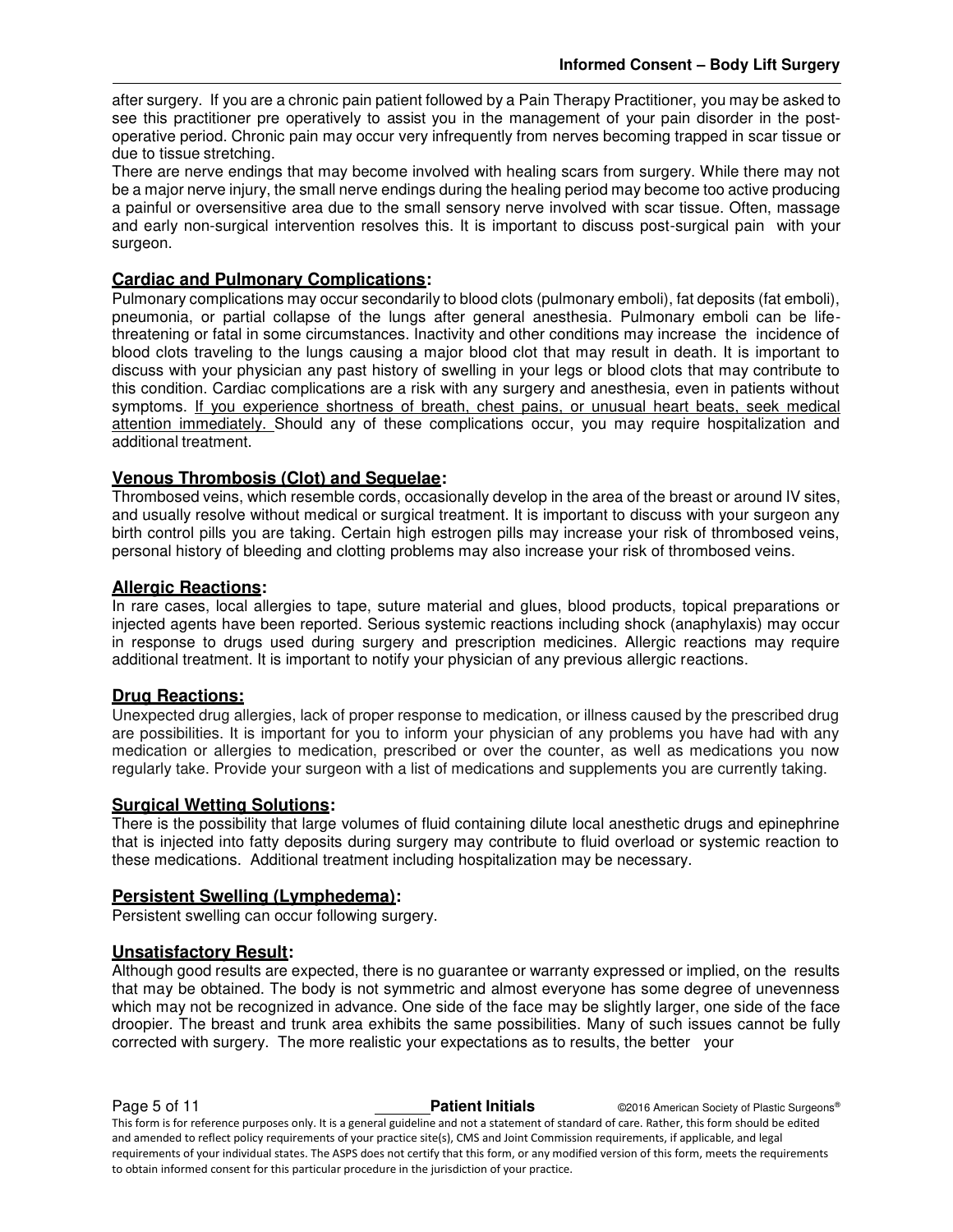results will appear to you. Some patients never achieve their desired goals or results, at no fault of the surgeon or surgery. You may be disappointed with the results of surgery. Asymmetry, unanticipated shape and size, loss of function, wound disruption, poor healing, and loss of sensation may occur after surgery. Size may be incorrect. Unsatisfactory surgical scar location or appearance may occur. It may be necessary to perform additional surgery to improve your results. Unsatisfactory results may NOT improve with each additional treatment.

#### **ADDITIONAL ADVISORIES**

#### **Medications and Herbal Dietary Supplements:**

There are potential adverse reactions that occur as the result of taking over-the-counter, herbal, and/or prescription medications. Aspirin and medications that contain aspirin interfere with forming blood clots, and therefore may contribute to more bleeding issues. If you have a medical condition (such as heart arrhythmia, heart stent, blood vessels with blockages, or blood clots) and are taking medications to thin your blood and prevent clotting such as Plavix, Warfarin, Coumadin, Xarelto, Effient or Pradaxa, discuss management of these medications around the time of surgery with your plastic surgeon. Your plastic surgeon may sometimes coordinate a plan for these medications with the doctor that prescribed them for your medical condition. If you have been prescribed drugs for a medical condition, do not stop them without discussing it first with your plastic surgeon. Stopping these medications abruptly may result in a heart attack, stroke, or death. Be sure to check with your physician about any drug interactions that may exist with medications which you are already taking. If you have an adverse reaction, stop the drugs immediately and call your plastic surgeon for further instructions. If the reaction is severe, go immediately to the nearest emergency room.

When taking the prescribed pain medications after surgery, realize that they can affect your thought process and coordination. Do not drive, do not operate complex equipment, do not make any important decisions and do not drink any alcohol while taking these medications. Be sure to take your prescribed medication only as directed.

#### **Sun Exposure – Direct or Tanning Salon:**

The effects of the sun are damaging to the skin. Exposing the treated areas to sun may result in increased scarring, color changes, and poor healing. Patients who tan, either outdoors or in a salon, should inform their surgeon and either delay treatment, or avoid tanning until the surgeon says it is safe to resume. The damaging effect of sun exposure occurs even with the use sun block or clothing coverage.

#### **Travel Plans:**

Any surgery holds the risk of complications that may delay healing and your return to normal life. Please let the surgeon know of any travel plans, important commitments already scheduled or planned, or time demands that are important to you, so that appropriate timing of surgery can occur. There are no guarantees that you will be able to resume all activities in the desired time frame. Allow at least 10-14 days to travel via airplane. Medications may be required should you have a long flight/ trip to prevent DVT/ PE in the immediate post-operative period.

#### **Long-Term Results:**

Subsequent alterations in the appearance of your body may occur as the result of aging, sun exposure, weight loss, weight gain, pregnancy, menopause or other circumstances not related to your surgery.

#### **Interference with Sentinel Lymph Node Mapping Procedures:**

Breast surgery procedures that involve cutting through breast tissue, similar to a breast biopsy, can potentially interfere with diagnostic procedures to determine lymph node drainage of breast tissue to stage breast cancer.

#### **Body-Piercing:**

**Page 6 of 11 Patient Initials Patient Initials C2016 American Society of Plastic Surgeons®** This form is for reference purposes only. It is a general guideline and not a statement of standard of care. Rather, this form should be edited and amended to reflect policy requirements of your practice site(s), CMS and Joint Commission requirements, if applicable, and legal requirements of your individual states. The ASPS does not certify that this form, or any modified version of this form, meets the requirements to obtain informed consent for this particular procedure in the jurisdiction of your practice.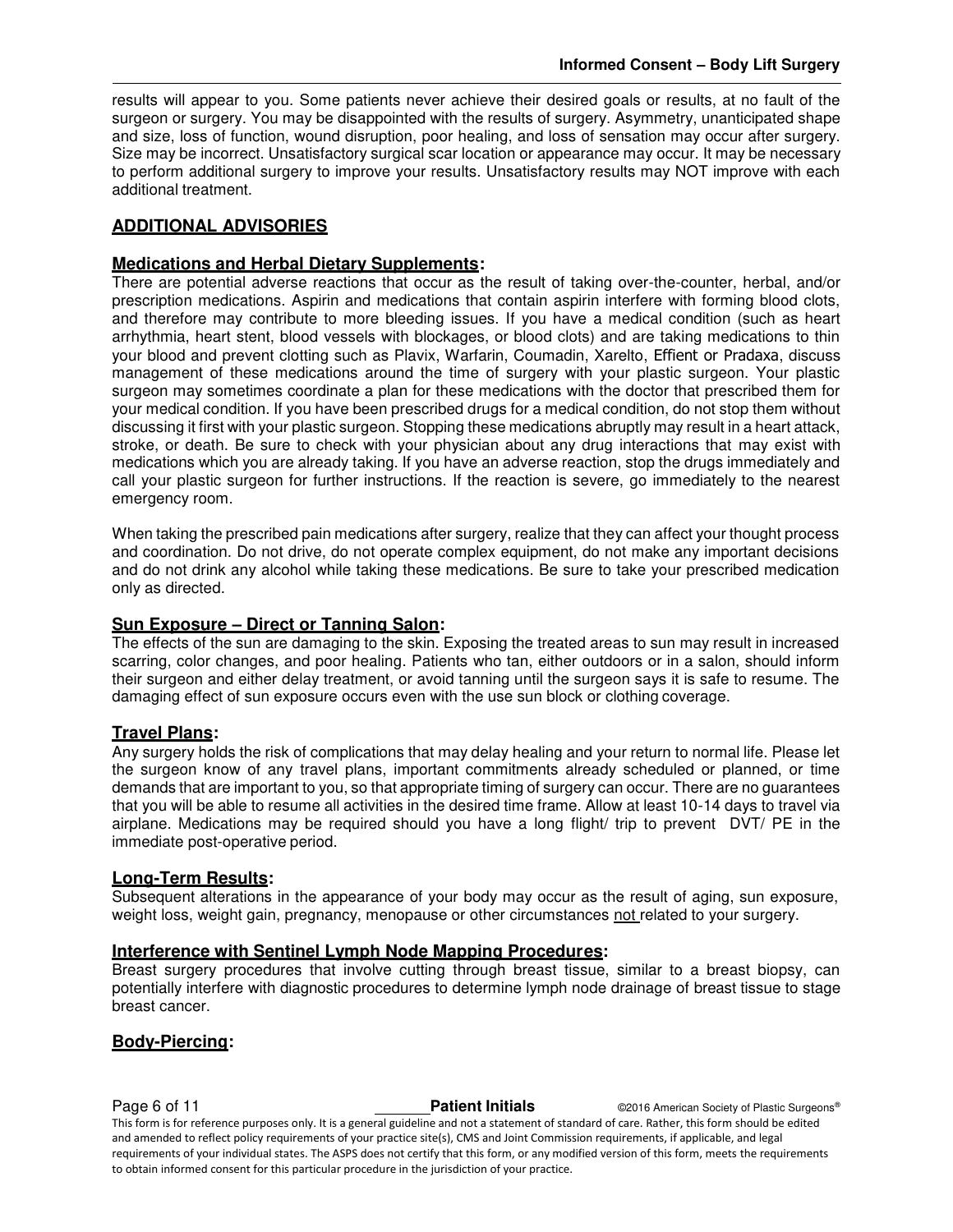Individuals who currently wear body-piercing jewelry in the surgical region are advised that an infection could develop from this activity. Body-piercing jewelry should be removed prior to your surgical procedure.

#### **Nails:**

To determine your vitals status during surgery your anesthesia provider may require access to your finger nails for monitoring. Make sure to have at least two finger nails free of nail polish or acrylic nails on the date of your surgery.

### **Jewelry:**

Jewelry should not be brought with you at the time of your surgical procedure. Items such as earrings, wedding rings, necklaces, etc. should be removed and placed in a safe place. Do not bring your jewelry with you for your surgery.

#### **Future Pregnancy and Breast Feeding:**

This surgery is not known to interfere with pregnancy. If you are planning a pregnancy, your breast skin may stretch and offset the results of surgery. You may have more difficulty breast feeding after this operation.

#### **Female Patient Information:**

It is important to inform your plastic surgeon if you use birth control pills, estrogen replacement, or if you suspect you may be pregnant. Many medications including antibiotics may neutralize the preventive effect of birth control pills, allowing for conception and pregnancy.

#### **Intimate Relations After Surgery:**

Surgery involves coagulating of blood vessels and increased activity of any kind may open these vessels leading to a bleed, or hematoma. Activity that increases your pulse or heart rate may cause additional bruising, swelling, and the need for return to surgery to control bleeding. It is wise to refrain from intimate physical activities until your physician states it is safe.

#### **Mental Health Disorders and Elective Surgery:**

It is important that all patients seeking to undergo elective surgery have realistic expectations that focus on improvement rather than perfection. Complications or less than satisfactory results are sometimes unavoidable, may require additional surgery and often are stressful. Please openly discuss with your surgeon, prior to surgery, any history that you may have of significant emotional depression or mental health disorders. Although many individuals may benefit psychologically from the results of elective surgery, effects on mental health cannot be accurately predicted.

#### **ADDITIONAL SURGERY NECESSARY (Re-Operations)**

There are many variable conditions that may influence the long-term result of surgery. It is unknown how your tissue may respond or how wound healing will occur after surgery. Secondary surgery may be necessary to perform additional tightening or repositioning of body structures. Should complications occur, additional surgery or other treatments may be necessary. Even though risks and complications occur infrequently, the risks cited are associated with this surgery. Other complications and risks can occur but are less common. The practice of medicine and surgery is not an exact science. Although good results are expected, there is no guarantee or warranty expressed or implied, on the results that may be obtained. In some situations, it may not be possible to achieve optimal results with a single surgical procedure. You and your surgeon will discuss the options available should additional surgery be advised. There may be additional costs and expenses for such additional procedures, including surgical fees, facility and anesthesia fees, pathology and lab testing.

#### **PATIENT COMPLIANCE**

**Page 7 of 11 Patient Initials COVID-2016** American Society of Plastic Surgeons® This form is for reference purposes only. It is a general guideline and not a statement of standard of care. Rather, this form should be edited and amended to reflect policy requirements of your practice site(s), CMS and Joint Commission requirements, if applicable, and legal requirements of your individual states. The ASPS does not certify that this form, or any modified version of this form, meets the requirements to obtain informed consent for this particular procedure in the jurisdiction of your practice.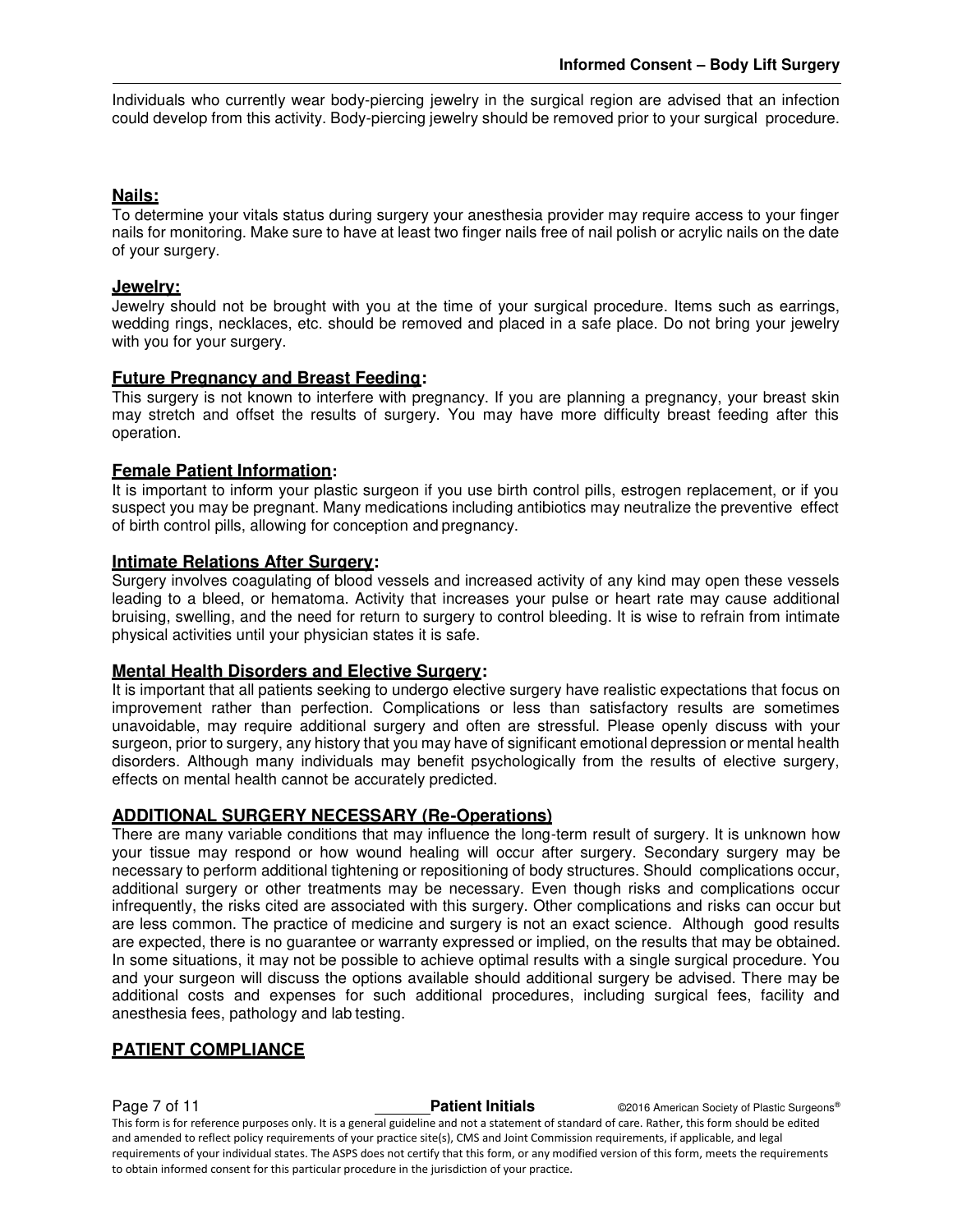Follow all physician instructions carefully; this is essential for the success of your outcome. It is important that the surgical incisions are not subjected to excessive force, swelling, abrasion, or motion during the time of healing. Personal and vocational activity needs to be restricted. Protective dressings and drains should not be removed unless instructed by your plastic surgeon. Successful post-operative function depends on both surgery and subsequent care. Physical activity that increases your pulse or heart rate may cause bruising, swelling, fluid accumulation and the need for return to surgery. It is important that you participate in follow-up care, return for aftercare, and promote your recovery after surgery.

## **ATTESTATIONS**

### **Smoking, Second-Hand Smoke Exposure, Nicotine Products (Patch, Gum, Nasal Spray):**

Patients who are currently smoking or use tobacco or nicotine products (patch, gum, or nasal spray) are at a greater risk for significant surgical complications of skin loss and delayed healing and additional scarring. Individuals exposed to second-hand smoke are also at potential risk for similar complications attributable to nicotine exposure. Additionally, smoking may have a significant negative effect on anesthesia and recovery from anesthesia, with coughing and possibly increased bleeding. Individuals who are not exposed to tobacco smoke or nicotine-containing products have a significantly lower risk of these type of complications. Please indicate your current status regarding these items below**:** 

I am a non-smoker and do not use nicotine products. I understand the potential risk of secondhand smoke exposure causing surgical complications.

I am a smoker or use tobacco / nicotine products. I understand the risk of surgical complications due to smoking or use of nicotine products.

I have smoked and stopped approximately ago. I understand I may still have the effects and therefore risks from smoking in my system, if not enough time has lapsed.

I have been advised to stop smoking immediately and have been informed of the risks, benefits, expectations and alternatives to my surgery if I continue smoking.

It is important to refrain from smoking at least 6 weeks before surgery and until your physician states it is safe to return, if desired. I acknowledge that I will inform my physician if I continue to smoke within this time frame, and understand that for my safety, the surgery, if possible, may be delayed.

Smoking may have such a negative effect on your surgery that a urine or blood test just before surgery may be done which will prove the presence of Nicotine. If positive, your surgery may be cancelled and your surgery, scheduling fee, and other prepaid amounts may be forfeited. Honestly disclose smoking to your surgeon.

#### **Sleep Apnea / CPAP:**

Individuals who have breathing disorders such as "Obstructive Sleep Apnea" and who may rely upon CPAP devices (continuous positive airway pressure) or utilize nighttime oxygen are advised that they are at a substantive risk for respiratory arrest and death when they take narcotic pain medications following surgery. This is an important consideration when evaluating the safety of surgical procedures in terms of very serious complications, including death, that relate to pre-existing medical conditions. Surgery may be considered only with monitoring afterwards in a hospital setting in order to reduce risk of potential respiratory complications and to safely manage pain following surgery.

Please consider the following symptoms of sleep apnea:

I am frequently tired upon waking and throughout the day

I have trouble staying asleep at night

**Page 8 of 11 Patient Initials COVID-2016** American Society of Plastic Surgeons® This form is for reference purposes only. It is a general guideline and not a statement of standard of care. Rather, this form should be edited and amended to reflect policy requirements of your practice site(s), CMS and Joint Commission requirements, if applicable, and legal requirements of your individual states. The ASPS does not certify that this form, or any modified version of this form, meets the requirements to obtain informed consent for this particular procedure in the jurisdiction of your practice.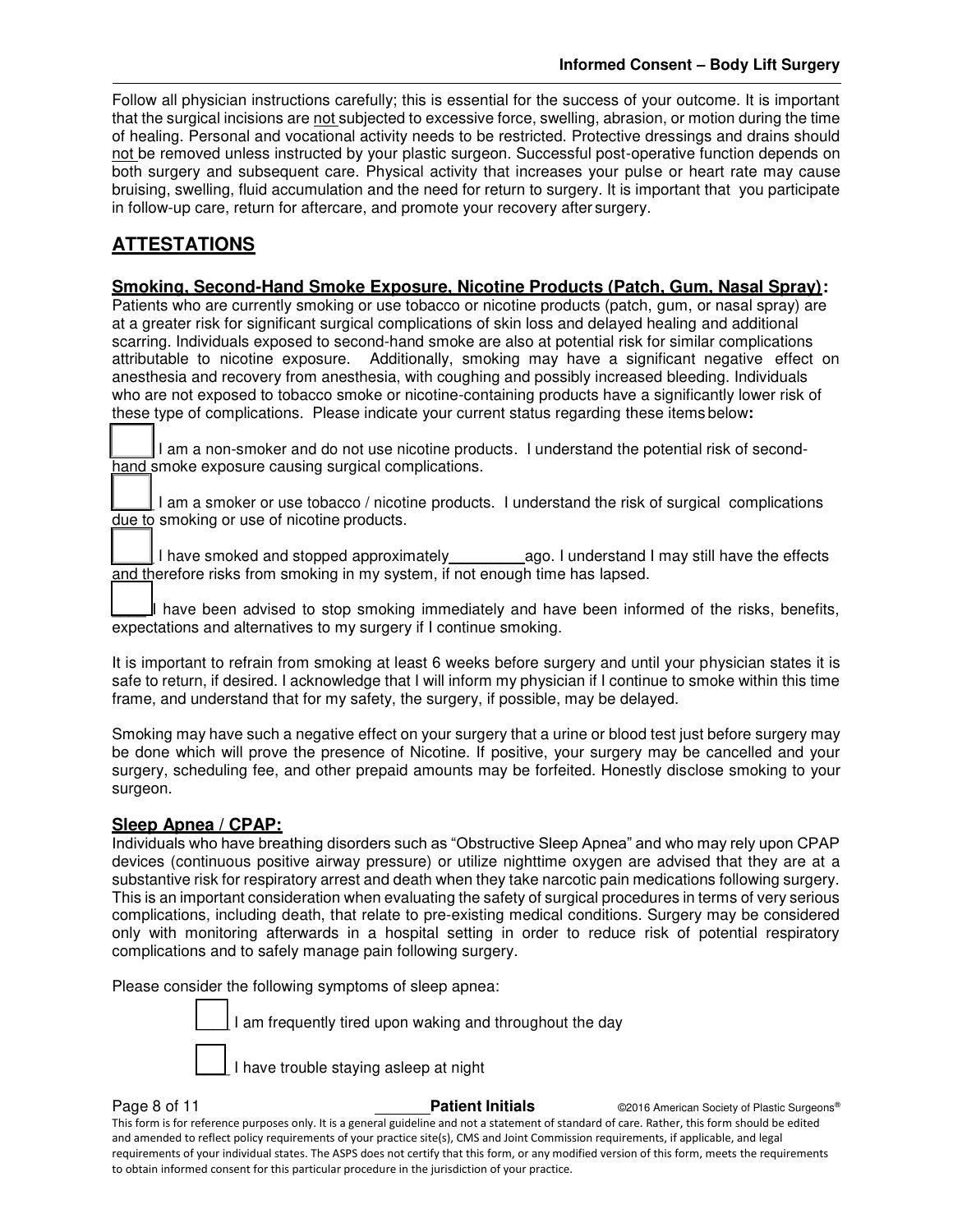| I have been told that I snore or stop breathing during sleep                   |
|--------------------------------------------------------------------------------|
| I wake up throughout the night or constantly turn from side to side            |
| $\left  \right $ I have been told that my legs or arms jerk while I'm sleeping |
| I make abrupt snorting noises during sleep                                     |
| $\vert$ I feel tired or fall asleep during the day                             |

It is important for you to inform and discuss any of the above symptoms that you have experienced with your surgeon.

#### **DVT/PE Risks and Advisory:**

There is a risk of blood clots, Deep Vein Thrombosis (DVT) and Pulmonary Embolus (PE) with every surgical procedure. It varies with the risk factors below. The higher the risk factors, the greater the risk and the more involved you must be in both understanding these risks and, when permitted by your physician, walking and moving your legs. There may also be leg stockings, squeezing active leg devices, and possibly medicines to help lower your risk.

There are many conditions that may increase or affect risks of clotting. Inform your doctor about any past or present history of any of the following:

| Past History of Blood Clots                                                                                                                                                                             |
|---------------------------------------------------------------------------------------------------------------------------------------------------------------------------------------------------------|
| Family History of Blood Clots                                                                                                                                                                           |
| <b>Birth Control Pills</b>                                                                                                                                                                              |
| Hormone Stimulating Drugs                                                                                                                                                                               |
| Swollen Legs                                                                                                                                                                                            |
| History of Cancer                                                                                                                                                                                       |
| Large Dose Vitamins                                                                                                                                                                                     |
| Varicose Veins                                                                                                                                                                                          |
| Past Illnesses of the Heart, Liver, Lung, or Gastrointestinal Tract.                                                                                                                                    |
| History of Multiple Spontaneous Abortions or Miscarriages                                                                                                                                               |
| I understand the risks relating to DVT/PE and how important it is to comply with therapy as<br>discussed with my surgeon. The methods of preventative therapy include:<br>Early ambulation when allowed |
| Compression devices (SCD/ICD)                                                                                                                                                                           |
| Anticoagulation Protocols when Allowed                                                                                                                                                                  |

**Page 9 of 11 Patient Initials CONFIDENT CONFIDENT CONFIDENT CONFIDENT** CONFIDENT CONFIDENT CONFIDENT CONFIDENT CONFIDENT CONFIDENT CONFIDENT CONFIDENT CONFIDENT CONFIDENT CONFIDENT CONFIDENTIAL CONFIDENT CONFIDENTIAL This form is for reference purposes only. It is a general guideline and not a statement of standard of care. Rather, this form should be edited and amended to reflect policy requirements of your practice site(s), CMS and Joint Commission requirements, if applicable, and legal requirements of your individual states. The ASPS does not certify that this form, or any modified version of this form, meets the requirements to obtain informed consent for this particular procedure in the jurisdiction of your practice.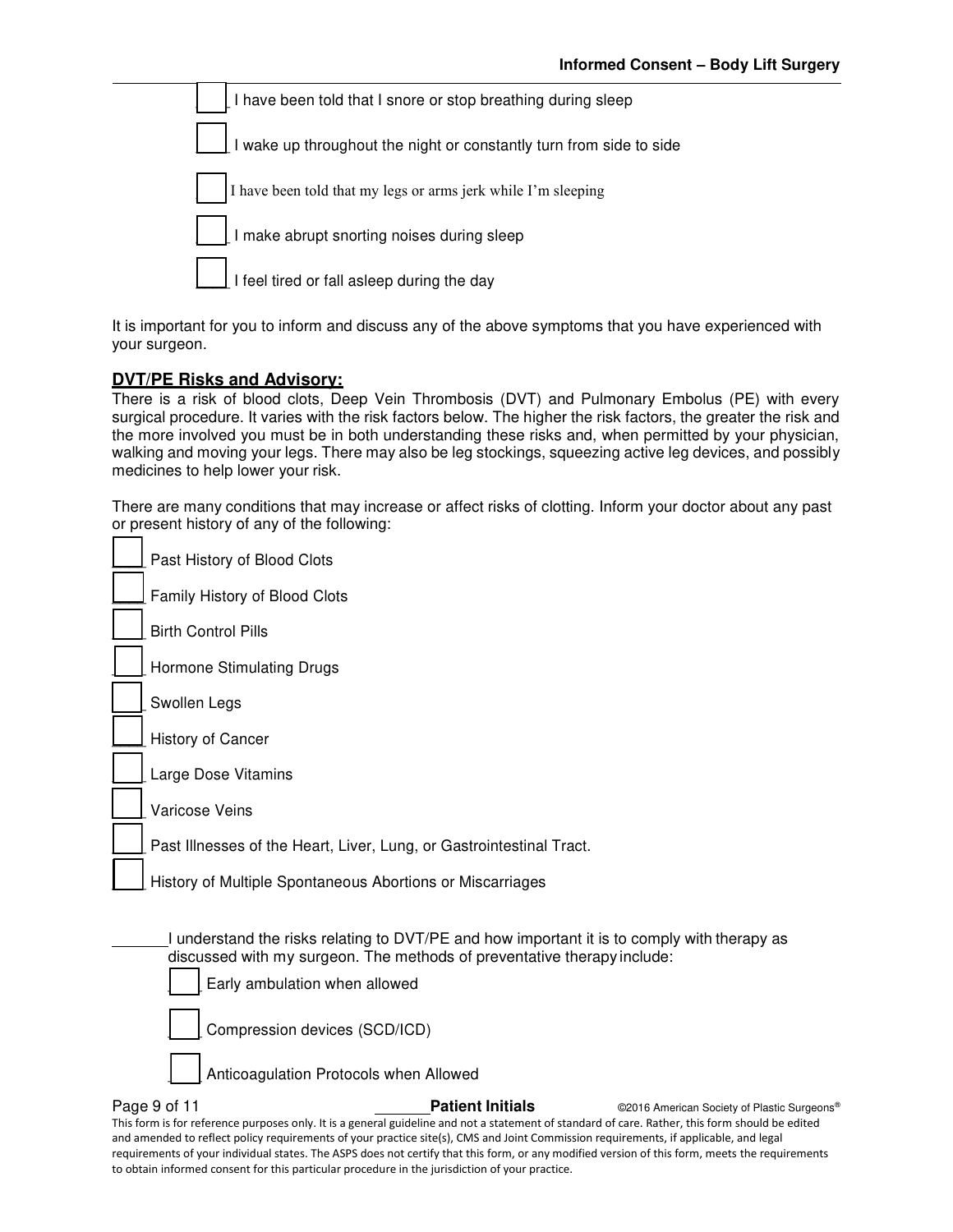#### **Informed Consent – Body Lift Surgery**

For high risk patients, the risks of VTE are still high, even in the setting of appropriate chemoprophylaxis. If your surgery is elective and you're a high risk patient, it's best to consider with not proceeding with such elective surgery.

#### **COMMUNICATION ACKNOWLEDGEMENT – CONSENT**

There are many ways to communicate with you. It is important to keep appointments and let us know if problems or issues arise. Methods of communicating are by telephone, text, pager, answering service if available, email, and regular mail. If an emergency arises, keep us alerted to your progress so we may aid in any necessary treatments. Please do not leave a message after hours or on weekends on the office answering machine if any urgent or emergent situation exists, as there is a delay in retrieving such messages. All attempts will be made to preserve your privacy in accordance with HIPAA rules.

Please select preferred way of communicating with you:

Telephone

| Home and the state of the state of the state of the state of the state of the state of the state of the state |  |
|---------------------------------------------------------------------------------------------------------------|--|
| Work                                                                                                          |  |
| Cell                                                                                                          |  |
| Text                                                                                                          |  |
| Pager - Answering Service if available                                                                        |  |
| Email - with up to date email address                                                                         |  |
| <b>Regular Mail and Delivery</b>                                                                              |  |

#### **DISCLAIMER**

Informed-consent documents are used to communicate information about the proposed surgical treatment of a disease or condition along with disclosure of risks and alternative forms of treatment(s), including no surgery. The informed-consent process attempts to define principles of risk disclosure that should generally meet the needs of most patients in most circumstances.

However, informed-consent documents should not be considered all-inclusive in defining other methods of care and risks encountered. Your plastic surgeon may provide you with additional or different information which is based on all the facts in your particular case and the current state of medical knowledge.

Informed-consent documents are not intended to define or serve as the standard of medical care. Standards of medical care are determined on the basis of all of the facts involved in an individual case and are subject to change as scientific knowledge and technology advance and as practice patterns evolve.

#### **It is important that you read the above information carefully and have all of your questions answered before signing the consent on the next page.**

**Page 10 of 11 Patient Initials Patient Initials C2016 American Society of Plastic Surgeons®** This form is for reference purposes only. It is a general guideline and not a statement of standard of care. Rather, this form should be edited and amended to reflect policy requirements of your practice site(s), CMS and Joint Commission requirements, if applicable, and legal requirements of your individual states. The ASPS does not certify that this form, or any modified version of this form, meets the requirements to obtain informed consent for this particular procedure in the jurisdiction of your practice.